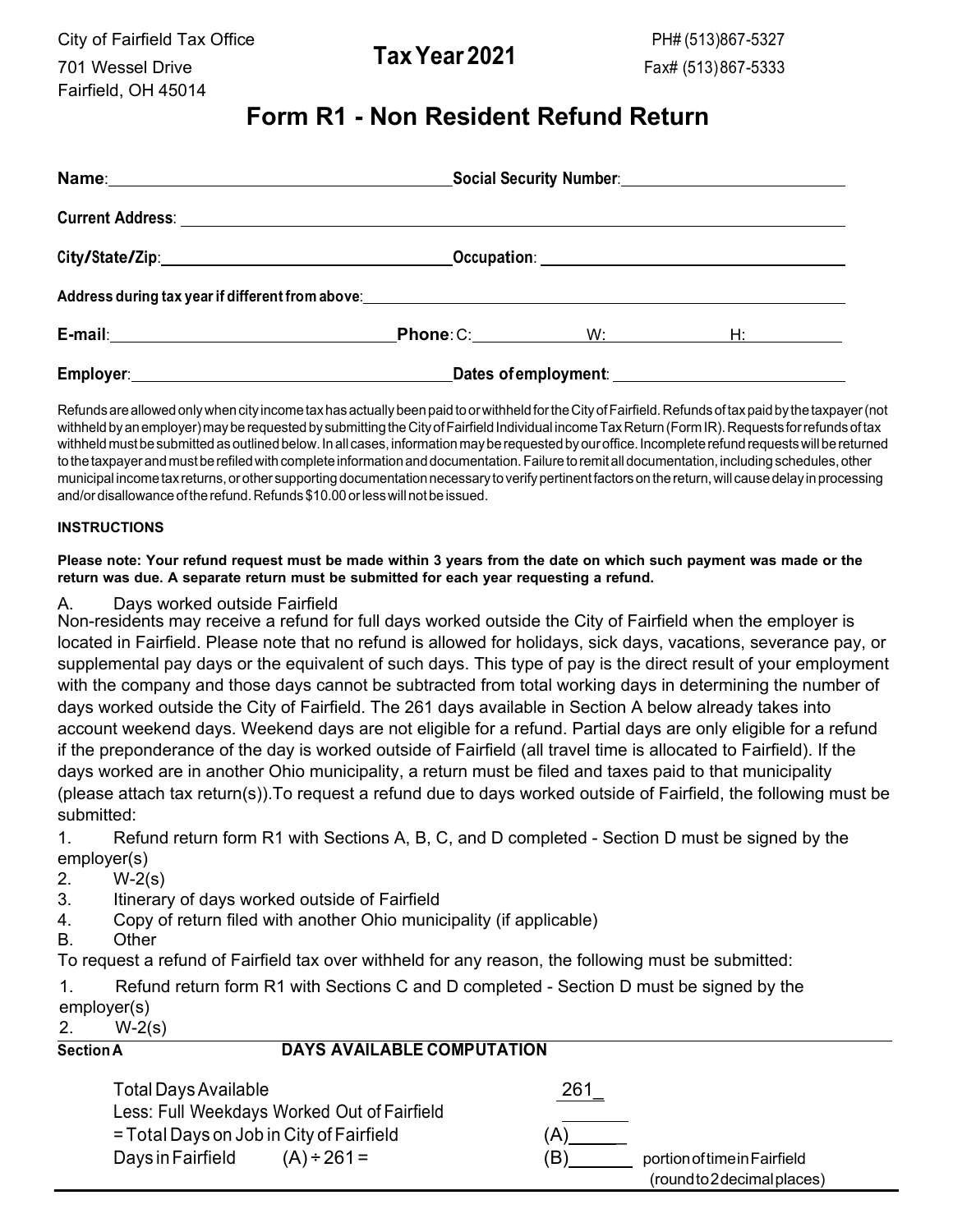# **Section B WAGES ON WHICH CITY INCOME TAX IS TO BE PAID**  $1 \times (B)$  = \$ Total Gross Wages PortionoftimeinFairfield Taxable Income From W-2 (generallybox 5) from Section A **C.** NetTax Due (Taxable Income X 0.015) \$ **D.** Income Tax Withheld for Fairfield from W-2 \$ **E.** Refund Due (D minus C) \$ **Section C BASIS FOR REFUND (**Give brief explanation and include job description) The undersigned declares that all information given is true and complete to the best of his/her knowledge and belief, and that a refund has not previously been claimed or received byhim/herfortheperiod covered bythis claim, andagreesto furnish a copy ofthisrefundreturntothe Tax Administrator in their city of residence and city(s) of employment. **Signed:** Date: I authorize theCityofFairfieldto communicate withme via the e-mail address provided onthefrontofthetaxform. *Initial* **Section D EMPLOYER'S CERTIFICATION (To be completed by employer)** The above employee has claimed a refund ofFairfield withholding tax forthe reason(s) listed above in Section C. Your completion of Section D and your signature below verifies the following: 1. You acknowledge that the employee's claim for a refund of Fairfield tax is a true number of days the employee worked at the employee's principal place of work during the taxable year. 2. Yourknowledge thatnoportionofsaid taxhasbeenorwillberefundeddirectlytotheemployee byyour company's payroll,andno adjustments to your withholding account with the City of Fairfield has been or will be made for said tax. Comments: **Employer: FEIN: Signature of Manager/Supervisor**: **Title: Printed Name of Manager/Supervisor: Date: Phone: Ext** E**-mail**: